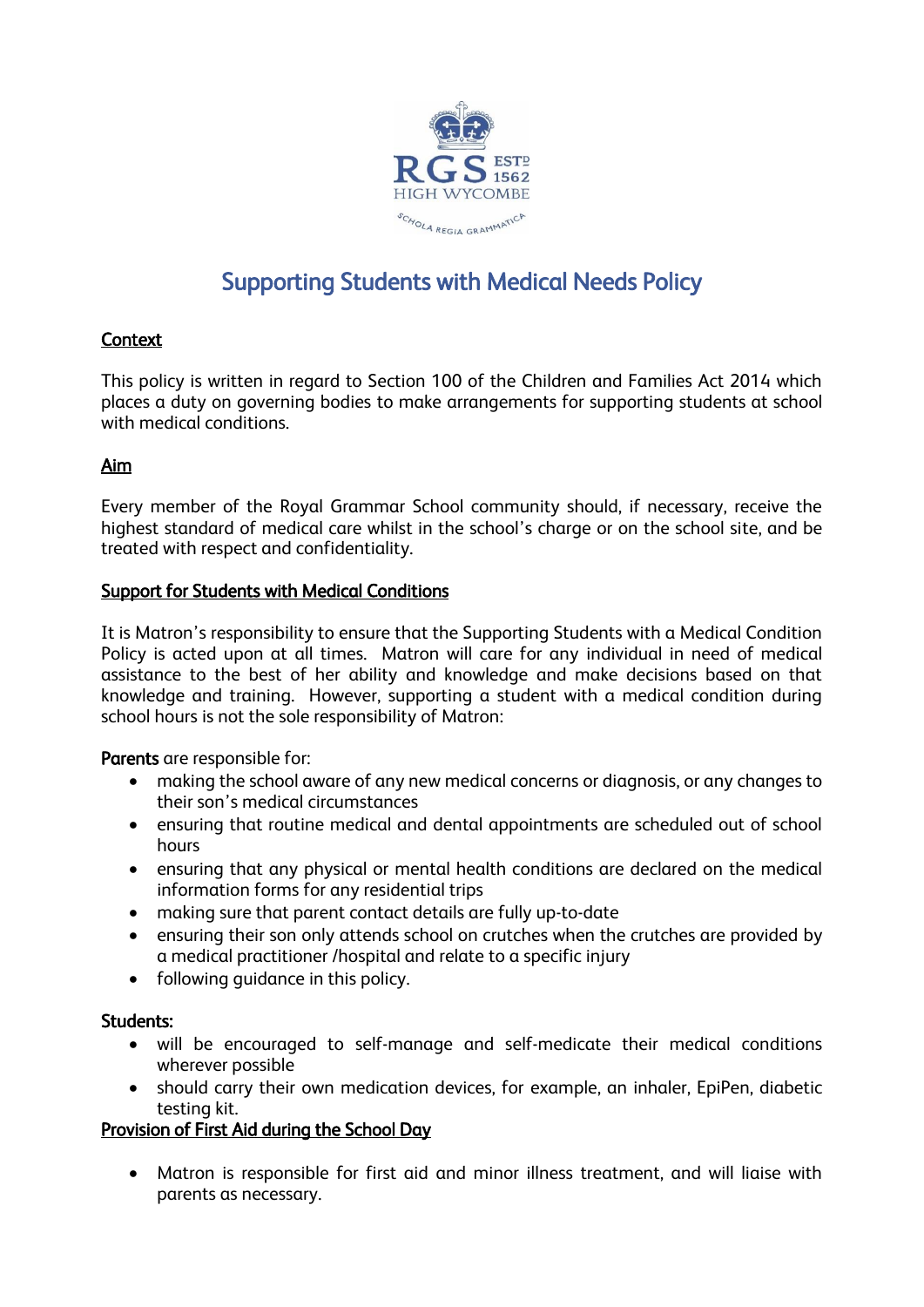- Lists of other trained first aid staff are displayed around school and these members of staff should be called upon in Matron's absence.
- An Automated External Defibrillator (AED) is kept in the Boarding House overnight and in the School Office during school hours.
- Matron is responsible for transferring the AED daily, or allocating a deputy if she is unavailable.
- The device can be operated by anyone as it gives precise instructions. However, this is at the discretion of the First Aider who arrives at the scene. It is expected that where possible the AED is brought to the casualty if required.
- Matron will ensure that members of staff are regularly updated on the treatment of illnesses such as asthma and anaphylaxis.

# Documentation of First Aid Treatment

- Matron records all treatment given.
- If first aid is given in a department, the person giving treatment should record this with Matron at the first available opportunity.
- If the injury is due to an accident, an accident form must be completed and returned to the Health and Safety Officer.
- In the event of a near miss this should be recorded on the relevant accident form. (Accident forms are available from Matron, Boarding & School Office)

# Medication: Storage, Administration and Documentation

Medication will be stored in Matron's room as follows:

- All medication, with the exception of emergency medication, will be stored in a locked cupboard.
- Medication requiring refrigeration must be supplied in an airtight container and will be stored in a fridge.
- Emergency medication such as EpiPens, inhalers and diabetic kits will be stored in a clearly labelled, unlocked cupboard.

## 1. Prescribed Medication

- Medication should only be brought into school when essential.
- It is the boy's responsibility to arrange with Matron a suitable time to take his medication, and to ensure that he attends her room at that time. There may occasionally be exceptions to this and parents should contact Matron to make other arrangements.
- Matron will document that she has given the medication and the boy will countersign.

Parental Responsibility regarding Prescribed Medication

- If parents wish Matron to administer prescribed medication, it must be provided in the original container as dispensed by a pharmacist, and include the prescriber's instructions for administration, dosage and storage.
- If a boy is prescribed an EpiPen or asthma inhaler, he must carry it with him at all times.
- It is parental responsibility to ensure that medication remains in date.
- If parents wish their son to carry his own medication, it is their responsibility to ensure that he knows how often to take it, how to store it responsibly and that under no circumstances should he give it to another boy.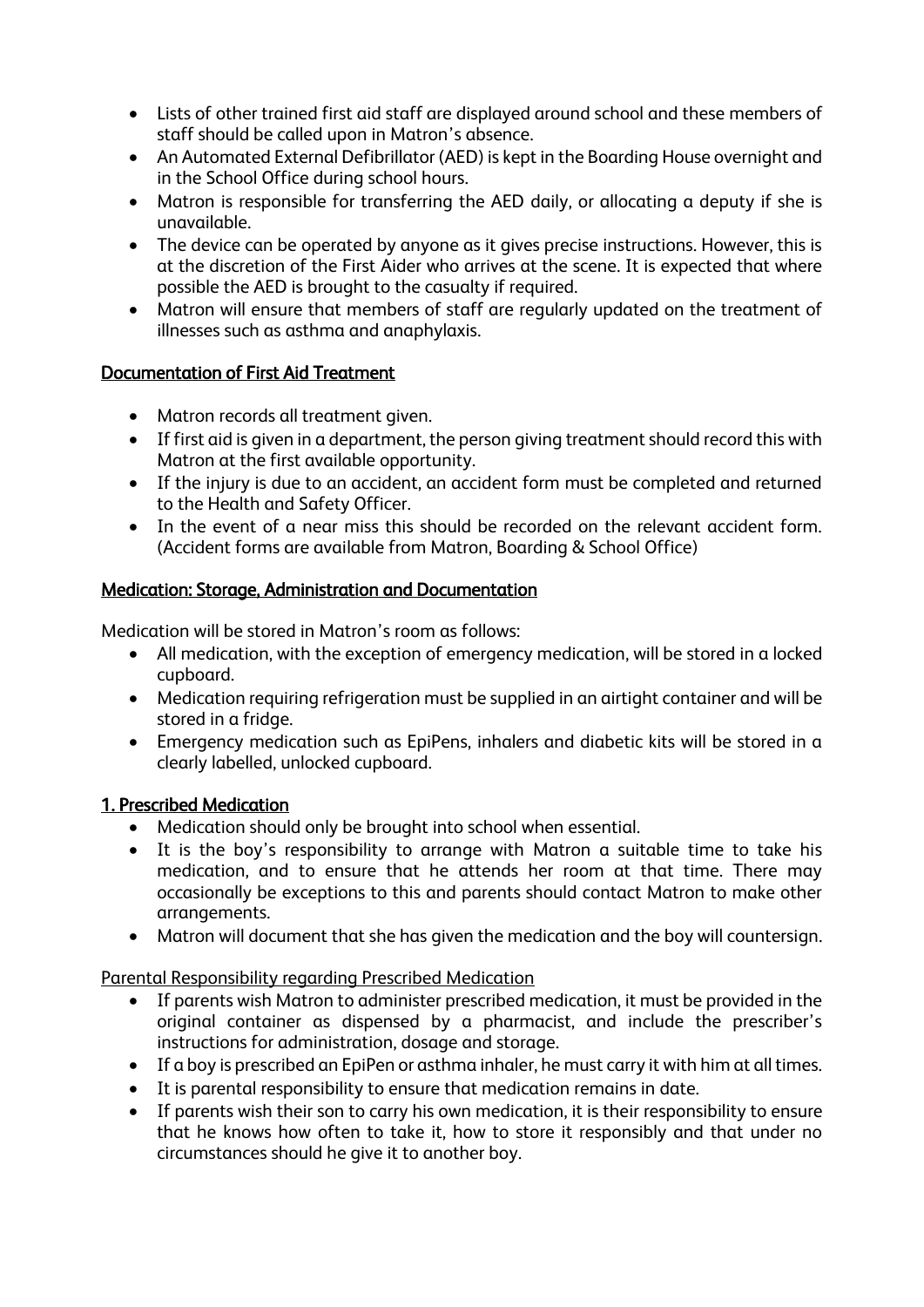• If a student is prescribed a controlled medicine parents must ensure that the school are aware of this information.

# 2. Non-Prescribed Medication

- Students taking medication that can be administered out of school hours will be required to do so, for example, hay fever medication and eye drops.
- Matron keeps a stock of non-prescription medication to administer for minor illnesses such as headaches.
- Ibuprofen will not be given to boys under 16yrs of age unless specifically requested by parents, and provided that the boy has taken it before without adverse effects.
- As part of the admissions procedure all parents will complete a Permission to Administer Medication Form, indicating which medicines, if any, they give permission for Matron to give.
- Matron or a relevant member of staff will document details of any medication given. Within boarding the student will countersign as well as Matron or a relevant member of staff.

# Individual Health Care Plans

Matron will be responsible for writing and monitoring Individual Health Care Plans (IHCPs) and for maintaining an up-to-date Health Care Register for staff to access. IHCPs will be reviewed annually or on the receipt of evidence which indicates the student's needs have changed. An IHCP will be drawn up in consultation with parents, the student and relevant health care professionals. The following should be considered when writing an IHCP:

- the medical condition, its triggers, signs, symptoms and treatments
- the student's resulting needs, including medication and other treatments, times, facilities, equipment, testing, dietary requirements and environmental issues
- specific support for the student's educational, social and emotional needs
- the level of support needed including in emergencies
- who will provide support, their training needs, expectations of their role and confirmation of proficiency to provide support for the student's medical condition
- who in school needs to be aware of the student's condition and the support required
- arrangements for written permission from parents for medication to be administered by a member of staff or self- administered (where appropriate)
- separate arrangements or procedures required for school trips or other school activities outside of the normal school timetable that will ensure the student can participate
- where confidentiality issues are raised by the parent/student, the designated individuals to be entrusted with the information about the student's condition
- what to do in an emergency, including who to contact and contingency arrangements.

## Statement of Principles and Practice for matters relating to the Boarding House

There is a comprehensive Medical Policy and guidelines that exists for all boarders at the Royal Grammar School, High Wycombe. This school policy should be read in conjunction with the Fraser Youens House Medical Policy and guidelines which relate to all boarders.

#### **Appendix**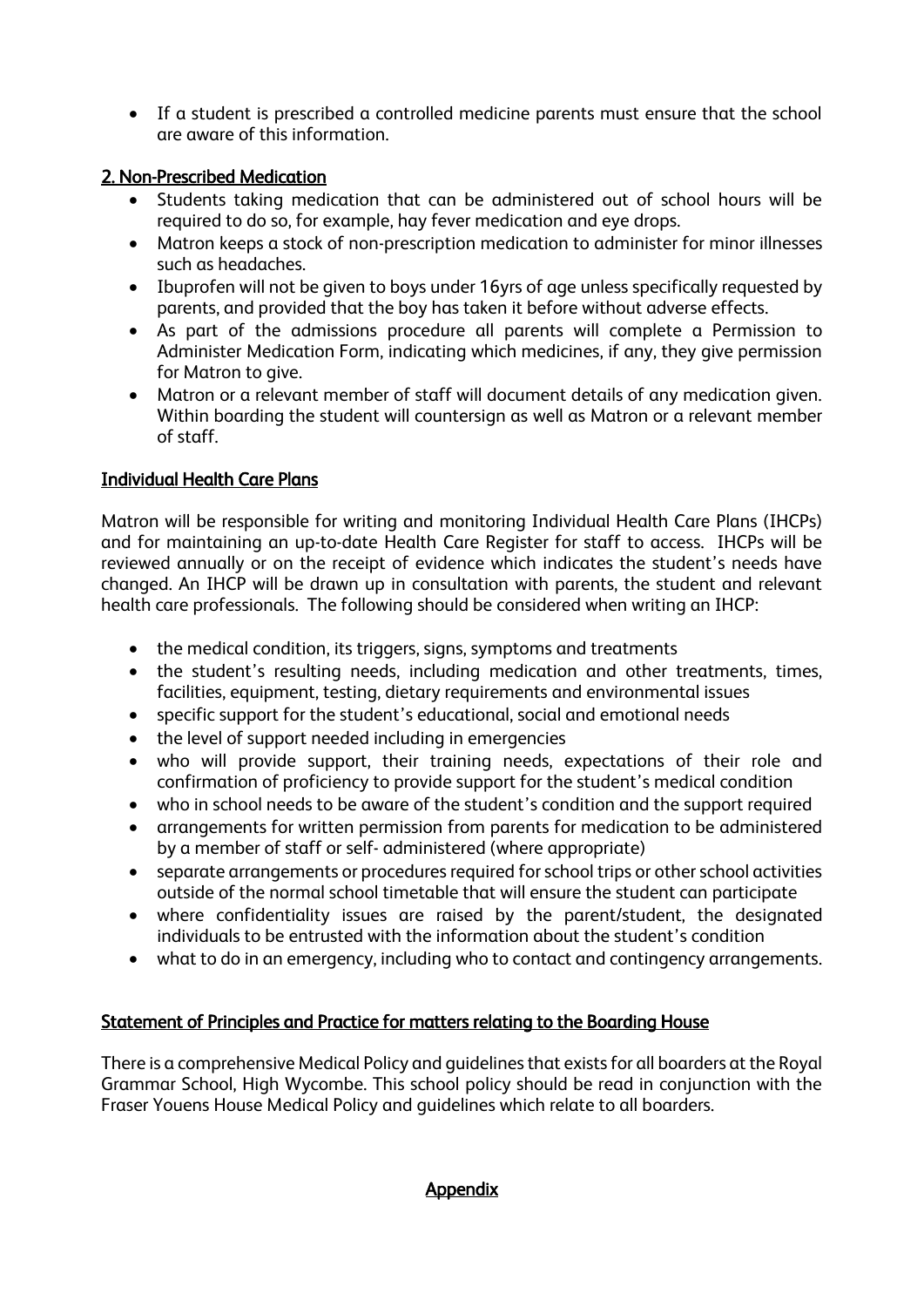# Anaphylactic Shock Guidance

Anaphylaxis is a severe allergic reaction that may occur in someone who is allergic to specific foods, drugs or insect stings. The reaction causes substances to be released into the blood that dilate blood vessels and constrict air passages. Blood pressure falls dramatically and breathing becomes difficult. Swelling of the tongue, face and neck increases the risk of suffocation. The amount of oxygen reaching the vital organs becomes severely reduced.

Students with anaphylaxis are welcome in school, both as day and boarding pupils. They will be encouraged to take a full part in all activities in the school, including school trips.

The school will work closely with the pupils and parents, and individual care plans will be kept for each pupil with anaphylaxis.

All students with anaphylaxis will be expected to carry their treatment at all times and their parents are asked to provide spare prescribed medications. Spares for day pupils will be kept in a labelled, unlocked cupboard in Matron's room, and for boarders in the Duty room in the boarding house.

Staff will receive regular updates on how to manage pupils with anaphylaxis.

All staff will have access to a protocol of information on how to help a pupil who has an anaphylactic episode. This protocol is available on the staff area of SharePoint. The boarding house will also have copies of individual care plans as relevant.

Matron keeps an updated list of students with important medical needs, and circulates this to all staff, including the catering manager, at the beginning of the year. She will inform staff of any changes or new diagnoses as they occur. This information is also highlighted on SIMS.

# Anaphylactic Shock Protocol

## An anaphylactic episode is a medical emergency. In its most severe form it is life threatening.

Each diagnosed student with anaphylaxis has a care plan with individual signs and symptoms and management. However, it is possible that a reaction might occur in an undiagnosed pupil.

#### General signs and symptoms

Any of the following may occur within seconds or minutes after exposure;

- Tingling or numbness around the mouth
- Difficulty swallowing
- Sneezing
- Itching
- Generalised flushing of the skin
- Widespread red, blotchy skin eruption
- Swelling of the tongue, face and neck
- Difficulty breathing ranging from a tight chest to severe difficulty. The casualty may wheeze or gasp for air.
- Pounding heart pulse rapid but weak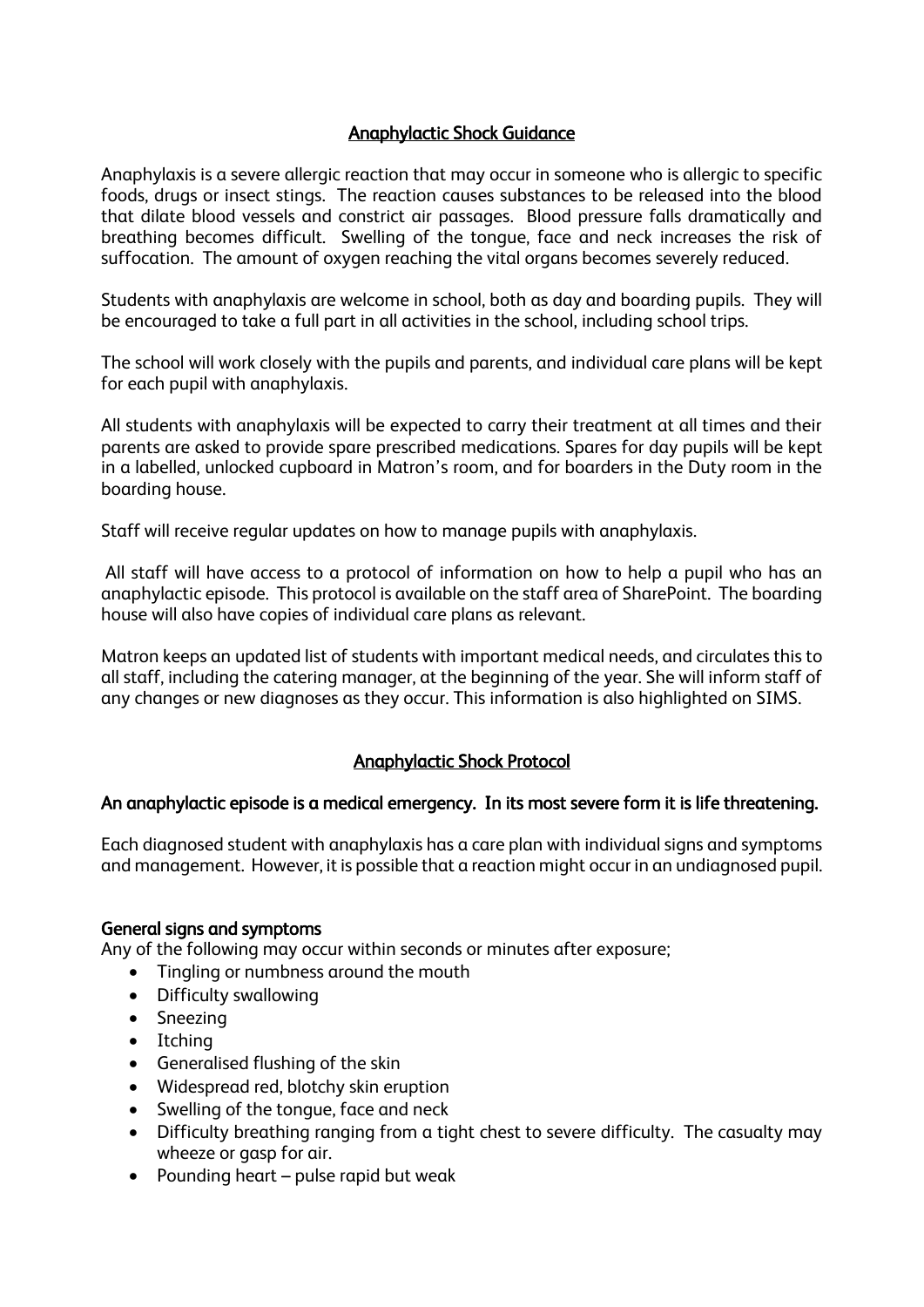- May feel sick or vomit
- Sudden feeling of weakness or floppiness
- May lose consciousness

## General management

# DO NOT LEAVE STUDENT

- Observe signs and symptoms continually
- Give antihistamine and inhaler medication as prescribed, if he is alert and talking.
- If conscious sit pupil up to aid breathing; if collapsed lay him down and raise his legs; or if unconscious lay on his side in recovery position.
- If no signs of recovery and symptoms become worse e.g. difficulty speaking/breathing, swelling of lips/tongue, loss of consciousness then: Administer Adrenaline EpiPen, as prescribed, into the outer side of the thigh, midway between the knee and hip.
- Dial 999 for an ambulance and inform emergency services of anaphylactic shock.
- Get someone to collect the AED from reception during school hours or boarding out of school hours.
- NB Cardiopulmonary resuscitation may be needed.
- Await ambulance, escort to hospital, contact Head of Boarding or Housemaster (boarders), parents (day pupils).

# Asthma Guidance

The Royal Grammar School recognises that asthma is a widespread, serious but controllable condition affecting many students in the school. The school positively welcomes all students with asthma. This school encourages students with asthma to achieve their potential in all aspects of school life by ensuring that staff, parents and students work together and have a clear policy to help the student remain safe in school.

Each student with Asthma will have an individual care plan that has been drawn up by either the school matron, school nursing team or specialist asthma nurse. Parents will have input into the creation of the care plan along with the student.

## Asthma Medicines

Immediate access to reliever medicines is essential. Students with asthma must carry their reliever inhaler whilst in school.

Parents are asked to make sure that the student knows how and when to use the inhaler.

Parents must also ensure that the student always carries an inhaler that is in date and contains enough medication for the day at school.

School staff are not required to administer asthma medicines to students (except in an emergency). All school staff will let students take their own medicines when they need to.

## Emergency Salbutamol Inhalers kept in school

The school will have two emergency asthma inhalers. One will be kept in reception and one will be kept in the boarding house.

With each of these inhalers will be a list of students who have been prescribed inhalers by their GP, or have been diagnosed as having Asthma. If a student is not on this list, they will not be given the emergency inhaler unless in an emergency situation at the discretion of Matron or a trained first aider.